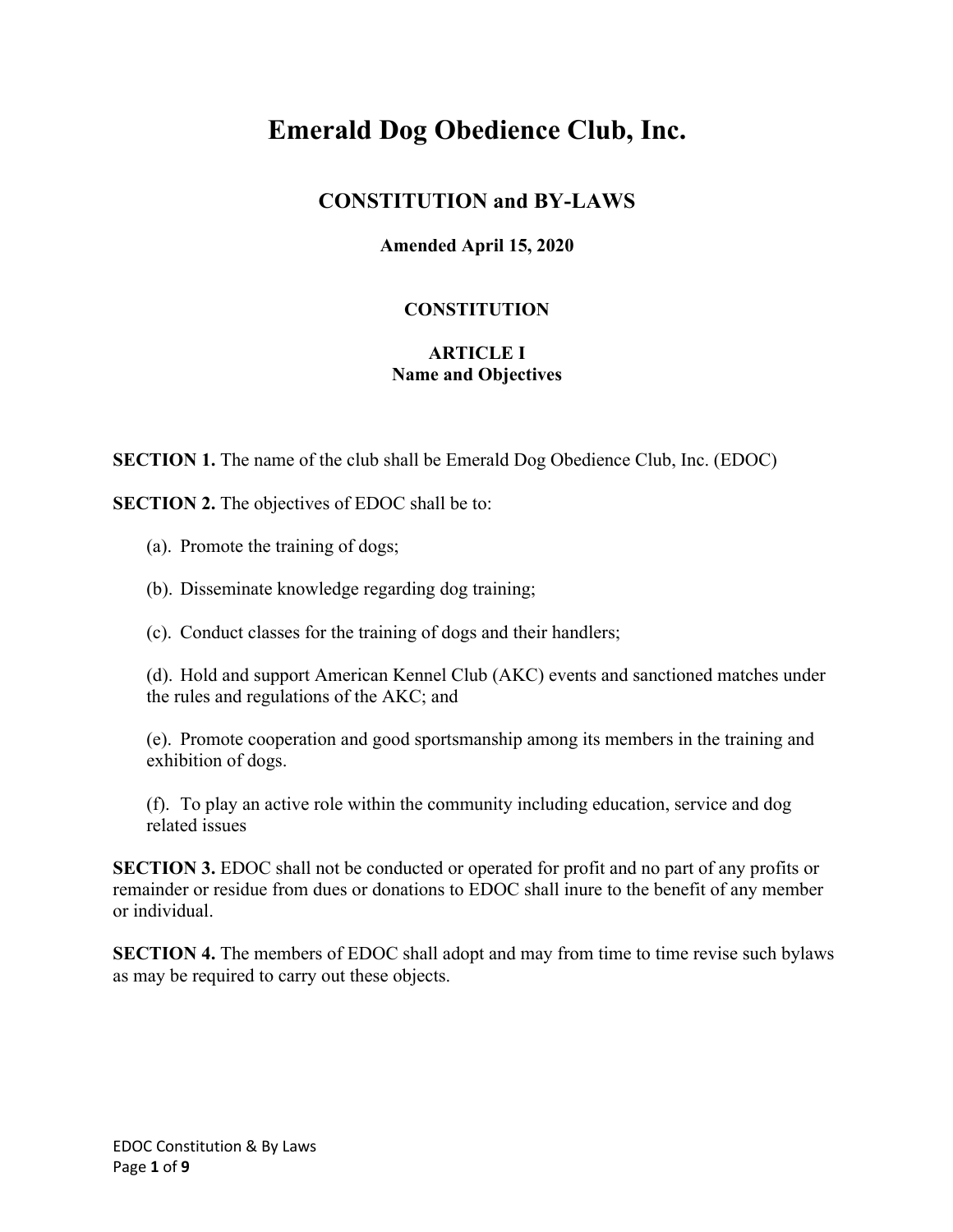#### **BYLAWS**

## **ARTICLE I Membership**

**SECTION 1.** *Eligibility*. There shall be three types of membership open to all persons 18 years of age and older who are in good standing with the AKC and who subscribe to the purposes of EDOC.

Any person who is active in promoting dog training shall be eligible for membership. While membership is to be unrestricted as to residence, EDOC's primary purpose is to be representative of the dog community in its area, as defined by AKC.

The three types of membership are:

- (a) Individual: These members shall enjoy all the privileges of EDOC when eligible, the right to vote and to hold office.
- (b) Honorary: A limited number of honorary memberships in EDOC shall be established and awarded to persons who have demonstrated their commitment to EDOC and the sport of dogs through many years of exemplary service to EDOC. Candidates for honorary membership must be proposed by a member in good standing and be voted upon favorably by the EDOC Board. A person elected to honorary membership shall be presented with a suitable certificate of honorary membership, shall enjoy all the privileges of EDOC, the right to vote and to hold office but shall not be required to pay dues.
- (d) Associate: Open to persons who wish to receive the EDOC newsletter only. Associate members do not have the right to vote or to hold office nor enjoy other privileges of EDOC unless so stipulated in the EDOC policies.

**SECTION 2.** *Dues.* The amount of the annual dues and the amount of any special assessments payable by each member shall be determined at the October meeting by a majority vote of the members in attendance. If the amount of annual dues is not fixed at such meeting, then the amount of annual dues for the ensuing year shall be the same as for the then immediately preceding year. The fiscal year of EDOC, and the period for which annual dues are payable, shall be the calendar year, January 1 to December 31.

During the month of November, a statement of dues will be included in the club's monthly newsletter. Annual dues shall be due on January 1 and payable on or before the date of the regular January meeting each year. By February 1, an appropriate notice of delinquency shall be sent by regular mail or email to each member whose dues are then unpaid, at the address of such member as it appears on the books and records of EDOC.

**SECTION 3.** *Election to Membership.* Each applicant for membership shall apply on a form as approved by the Board of Directors and which shall provide that the applicant agrees to abide by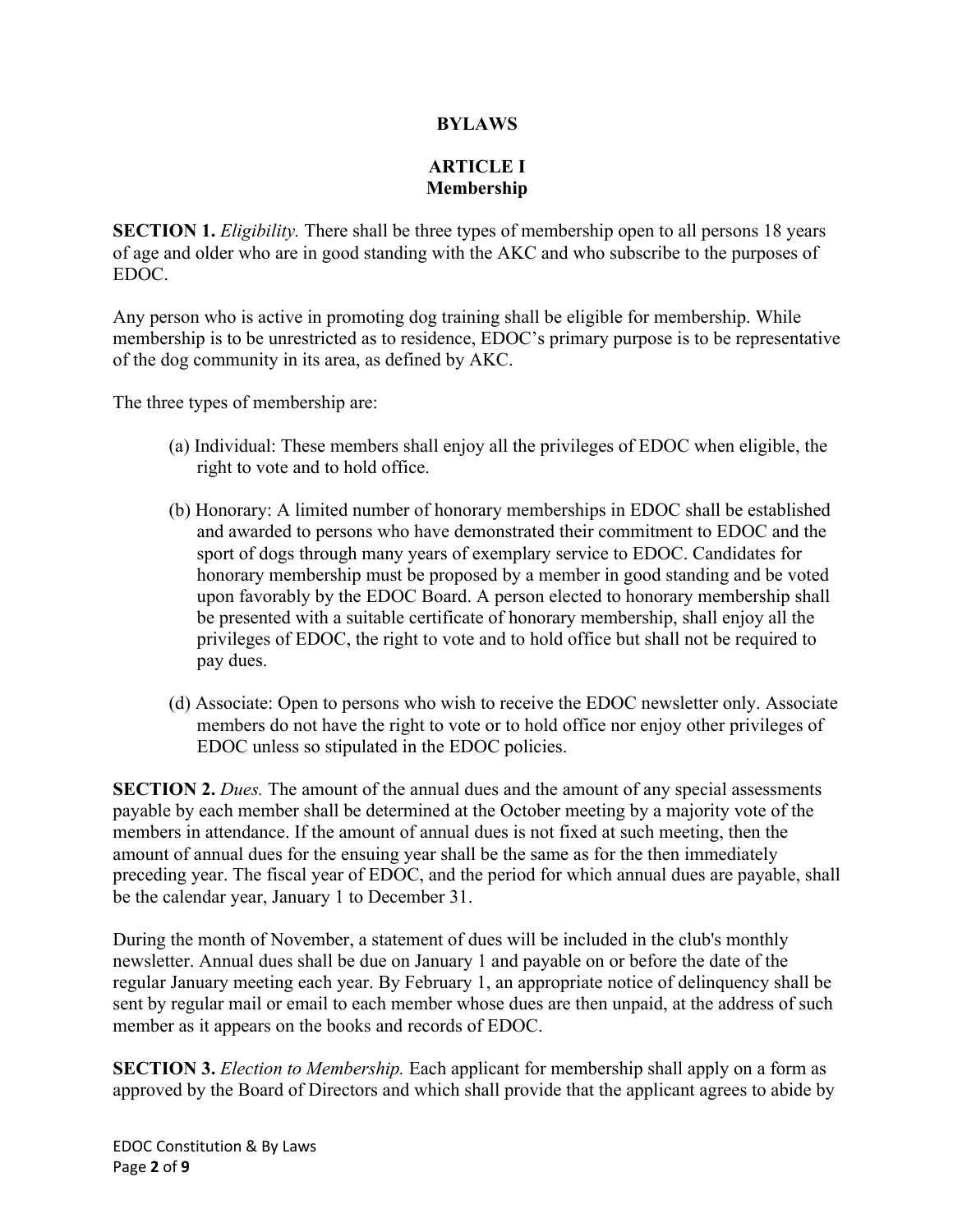the constitution and bylaws and the rules of EDOC and the rules of the AKC. The application shall state the name, address, and telephone number of the applicant(s) and it shall carry the endorsement of two members in good standing. Accompanying the application, the prospective member shall submit dues payment for the current year.

An application for membership shall be delivered to any Board Member. The Board Member shall then submit the application to the next regular meeting of the Board of Directors. The Board shall then refer the application to the next regular meeting of the members, together with the Board's recommendation for approval or rejection. Favorable votes of at least 80% of the members in attendance at such regular meeting shall be required in order to elect an applicant to membership. Applicants for membership who have been rejected by EDOC may not reapply within 12 months after such rejection.

## **SECTION 4.** *Termination of Membership.* Memberships may be terminated:

- *(a) by resignation.* Any member in good standing may resign from EDOC upon written notice to the Secretary, but no member may resign when in debt to EDOC. Dues obligations are considered a debt to EDOC and they are incurred on the first day of each fiscal year.
- (b) *by lapsing.* A member shall not be deemed to be "in good standing" during any period he or she is delinquent in payment of dues. The membership of any member whose dues are not paid on or before February 15 will be considered as lapsed and automatically terminated. The Board may grant an additional 60 days grace to such delinquent members in meritorious cases. Members whose membership status is terminated by lapsing shall be entitled to reinstatement during the 60 day grace period upon paying the annual dues, the nonpayment of which caused the termination; otherwise, they must reapply for membership. In no case may a person be entitled to vote at any EDOC meeting whose dues are unpaid as of the date of that meeting.
- (c) *by expulsion.* A membership may be terminated by expulsion as provided in Article VI of these bylaws.

#### **ARTICLE II Meetings and Voting**

**SECTION 1.** *Club Meetings.* Meetings of EDOC shall be held in January, March, May, July, October and December, the hour and place within Lane County, Oregon as may be designated by the Board of Directors. January meeting is the annual meeting and election; installation of new officers, and presentation of annual awards. Written notice of each such meeting shall be sent by the Secretary at least 10 days prior to the date of the meeting. The Secretary's notice may be included in the EDOC newsletter. The quorum for such meetings shall be 15 percent of the members in good standing as of each February 15.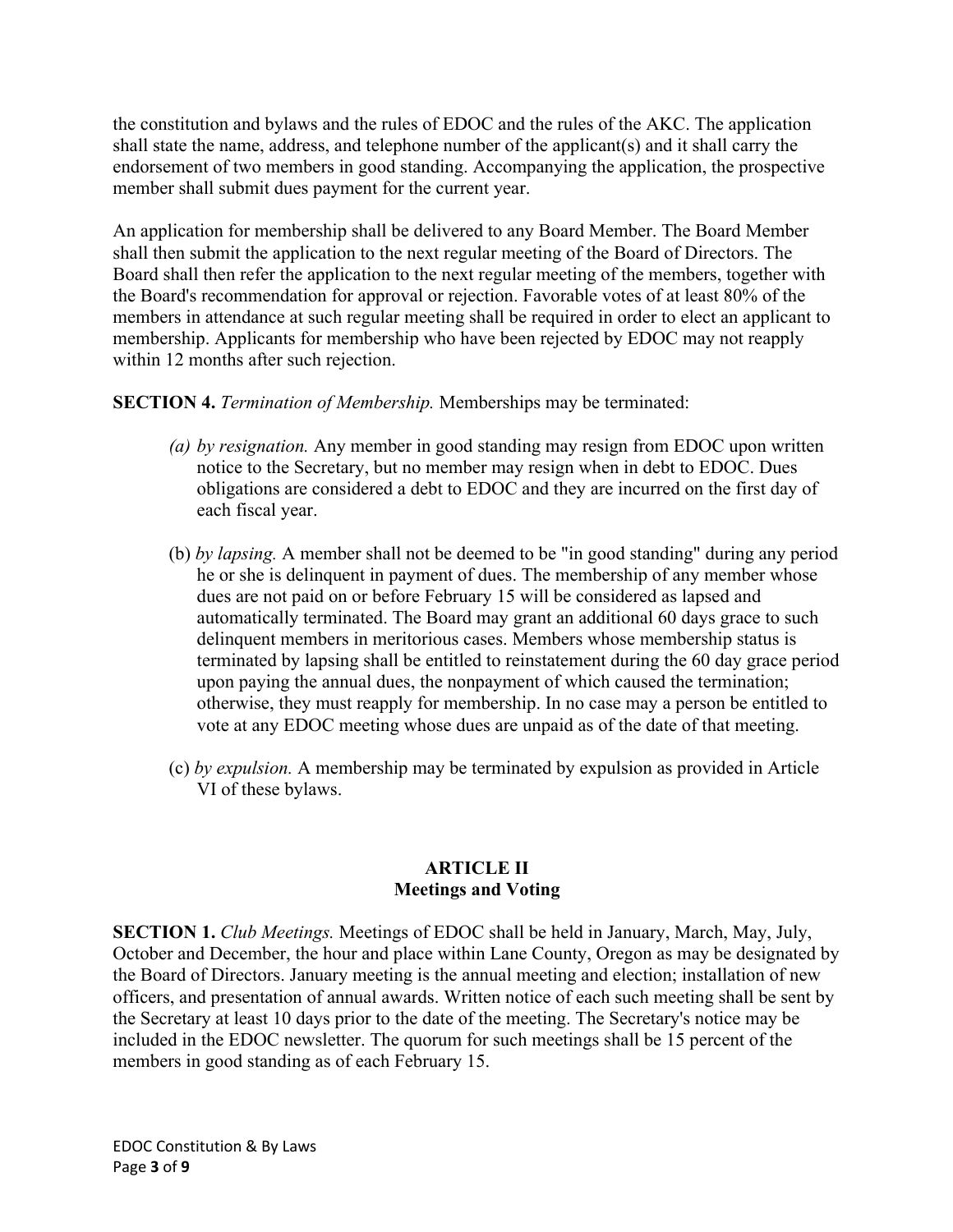**SECTION 2.** *Special Club Meetings.* Special EDOC meetings may be called by the President, or by a majority vote of the members of the Board who are present and voting at any regular or special meeting of the Board. A special EDOC meeting shall be called by the Secretary upon receipt of a petition signed by one third of the members of EDOC who are in good standing. All such special meetings shall be held in Lane County, Oregon at such place, date and hour as may be designated by the person or persons authorized herein to call such meetings. Written notice of such a meeting shall be sent by the Secretary at least five days and not more than 15 days prior to the date of the meeting, and said notice shall state the purpose of the meeting, and no other club business may be transacted thereat. The quorum for such a meeting shall be 15 percent of the members in good standing as of each February 15.

**SECTION 3.** *Board Meetings.* Meetings of the Board of Directors shall be held in Lane County, Oregon at such hour and place as may be designated by the Board. The meetings shall be held in the months of February, April, June, September and November. Notice of each such meeting shall be sent by the Secretary at least five days prior to the date of the meeting. Five of the Directors shall constitute a quorum for the transaction of business. Board business conducted by email shall be ratified at the next Board meeting*.*

**SECTION 4.** *Special Board Meetings.* Special meetings of the Board may be called by the President; the Vice-President, or by any two directors. Such special meetings shall be held in Lane County, Oregon at such place, date, and hour as may be designated by the person authorized herein to call such meeting. Notice of such meeting shall be sent by the Secretary at least three days prior to the date of the meeting. Any such notice shall state the purpose of the meeting and no other business shall be transacted thereat. Five of the Directors shall constitute a quorum for the transaction of business.

**SECTION 5.** *Voting.* Each eligible member in good standing shall be entitled to one vote at any meeting of the club at which he or she is present. Proxy voting will not be permitted at any EDOC meeting or election.

#### **ARTICLE III Directors and Officers**

**SECTION 1.** *Board of Directors.* The Board of Directors shall be comprised of the officers and five other persons, all of whom shall be members in good standing. They shall be elected for one-year terms at EDOC's annual meeting as provided in Article IV and shall serve until their successors are elected. General management of EDOC's affairs shall be entrusted to the Board.

**SECTION 2.** *Officers.* EDOC's officers, consisting of the President, Vice President, Secretary and Treasurer, shall serve in their respective capacities both with regard to EDOC and its meetings and the Board and its meetings.

(a) *The President*: shall preside at all meetings of EDOC and of the Board, except the annual meeting during the election of officers, and shall have the duties and powers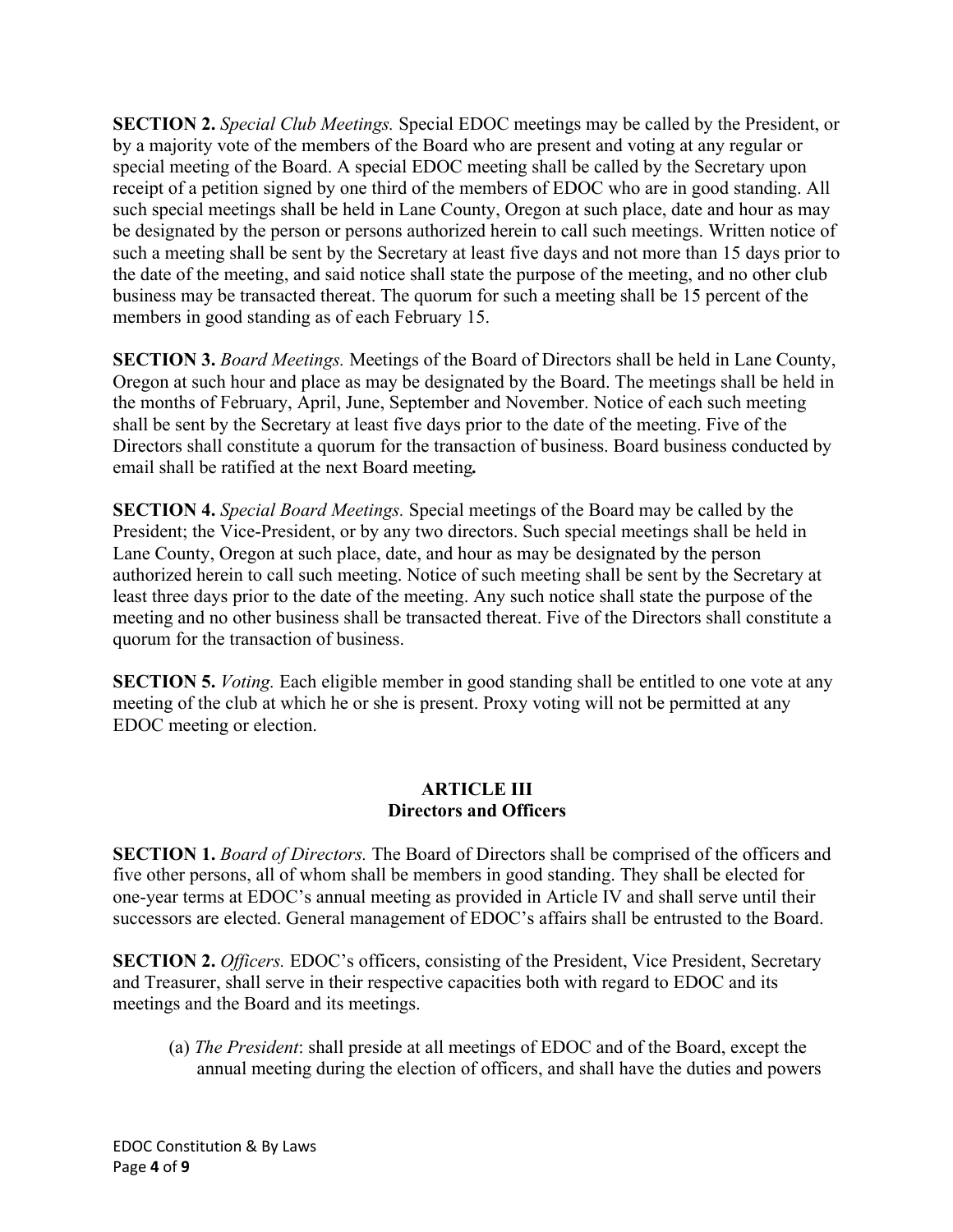normally appurtenant to the office of President in addition to those particularly specified in these by-laws.

- (b) *The Vice President*: shall have the duties and exercise the powers of the President in case of the President's death, absence or incapacity. He or she shall conduct the meeting during the annual election of officers.
- (c) *The Secretary*: shall keep a record of all meetings of EDOC and the Board and of all matters of which a record shall be ordered by EDOC; have charge of the correspondence, notify members of meetings via the newsletter, keep a roll of the members of EDOC with their addresses, and carry out such other duties as are prescribed in these bylaws.
- (d) *The Treasurer*: shall collect and receive all moneys due or belonging to EDOC. Moneys shall be deposited in a bank designated by the Board, in the name of EDOC. The books shall at all times be open to inspection by the Board, and a report shall be given at every meeting on the condition of the club's finances. The Treasurer will disperse funds to pay Board authorized debts of EDOC. One signature shall be required to withdraw money from the EDOC account, whether in the form of a bank withdrawal or by check. The signature cards shall be established such that the President and at least one other Board member are alternate signatures with that of the Treasurer. The Treasurer will be Chair of the Budget Committee. The proposed Budget for the ensuing year will be presented to the Board in February.

**SECTION 3.** *Vacancies.* Any vacancies occurring on the Board or among the offices during the year shall be filled for the unexpired term of that vacated position by a majority vote of all the then members of the Board at its first regular meeting following the creation of such vacancy, or at a special board meeting called for that purpose; except that a vacancy in the office of President shall be filled automatically by the Vice President and the resulting vacancy in the office of Vice President shall be filled by the Board.

## **ARTICLE IV The Club Year, Annual Meeting, Elections**

**SECTION 1.** *Club Year*. The club year shall begin on the first day of January and end on the last day of December.

**SECTION 2.** *Annual Meeting.* The annual meeting shall be held in the month of January, at which officers and directors for the ensuing year shall be elected by secret ballot from among those nominated in accordance with Section 4 of this Article. They shall take office at the January meeting. Each retiring officer shall turn over to the successor in office all properties and records relating to that office at the January meeting.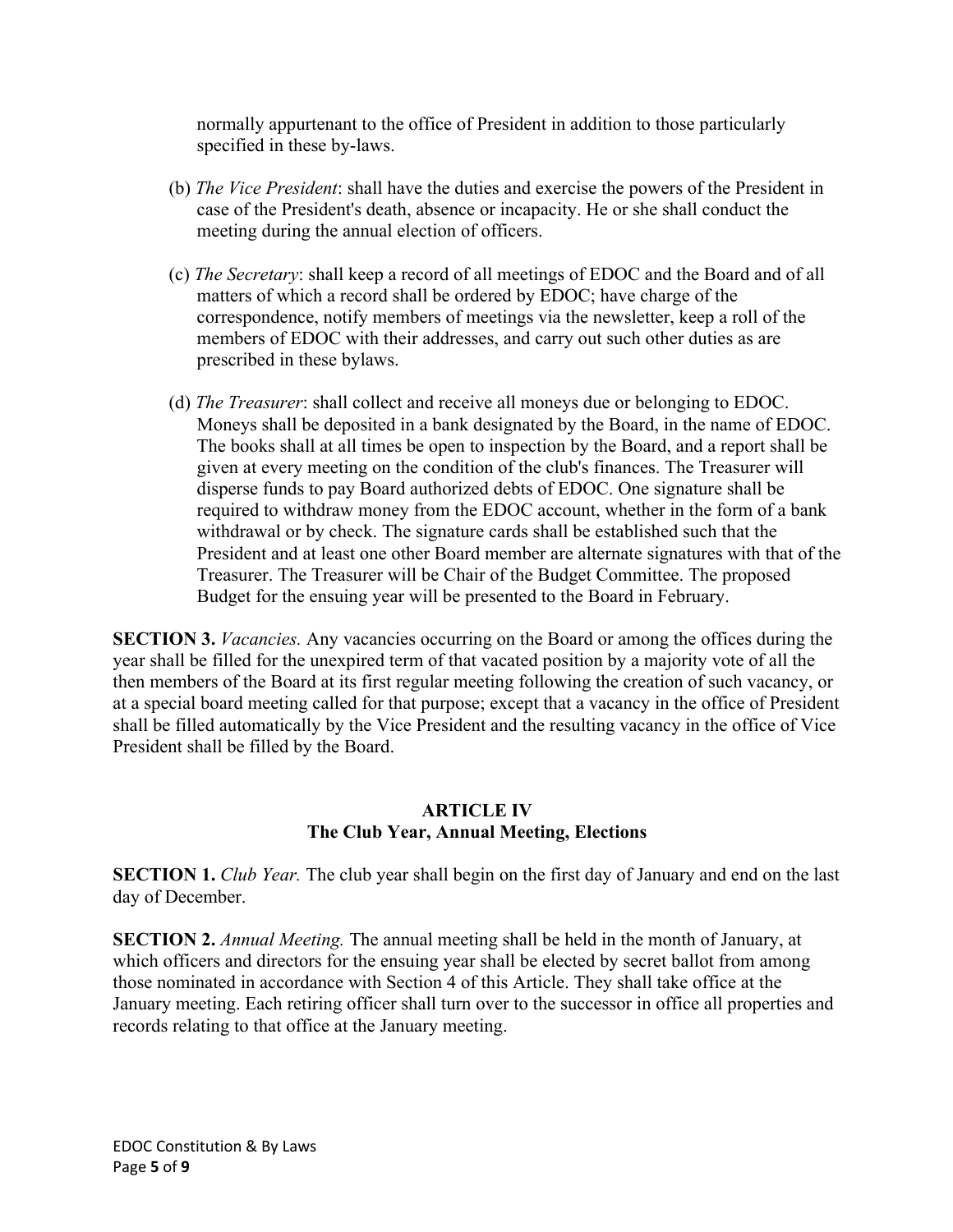**SECTION 3.** *Elections.* The nominated candidate receiving the greatest number of votes for each office shall be declared elected. The nominated candidates for other open positions on the Board who receive the greatest number of votes for such positions shall be declared elected.

**SECTION 4.** *Nominations.* No person may be a candidate in a club election who has not been nominated. During the month of September, the Board shall select a Nominating Committee consisting of three members, not more than one of whom may be a member of the Board. The Secretary shall immediately notify the committee of their selection. The Board shall name a chair for the committee and it shall be such person's duty to call a committee meeting, which shall be held on or before November 1.

- (a) The committee shall nominate one candidate for each office and elected positions on the Board and, after securing the consent of each person so nominated, shall report their nominations to the Secretary in writing by November 15.
- (b) Upon receipt of the Nominating Committee's report, the Secretary shall, at least two weeks before the annual meeting, notify each member in writing of the candidates so nominated. This notification may be a notice in the club's bulletin.
- (c) Additional nominations may be made at the annual meeting by any member in attendance, provided that the person so nominated does not decline when their name is proposed, and provided further that if the proposed candidate is not in attendance at this meeting, the proposer shall present to the Secretary a written statement from the proposed candidate signifying willingness to be a candidate. No person may be a candidate for more than one position.

## **ARTICLE V Committees**

**SECTION 1.** The Board may appoint standing committee chairs to advance the work of EDOC in such matters as trials, tracking tests, annual awards, membership, training classes, training building management and other fields which may well be served by committees. Such committees shall always be subject to the final authority of the Board. Committee chairs may select additional members to fulfill the duties assigned. Special committees may also be appointed by the Board to aid it on particular projects.

**SECTION 2.** Any committee chair appointment may be terminated by a majority vote of the full membership of the Board upon written notice to the appointee; and the Board may appoint successors to those persons whose services have been terminated.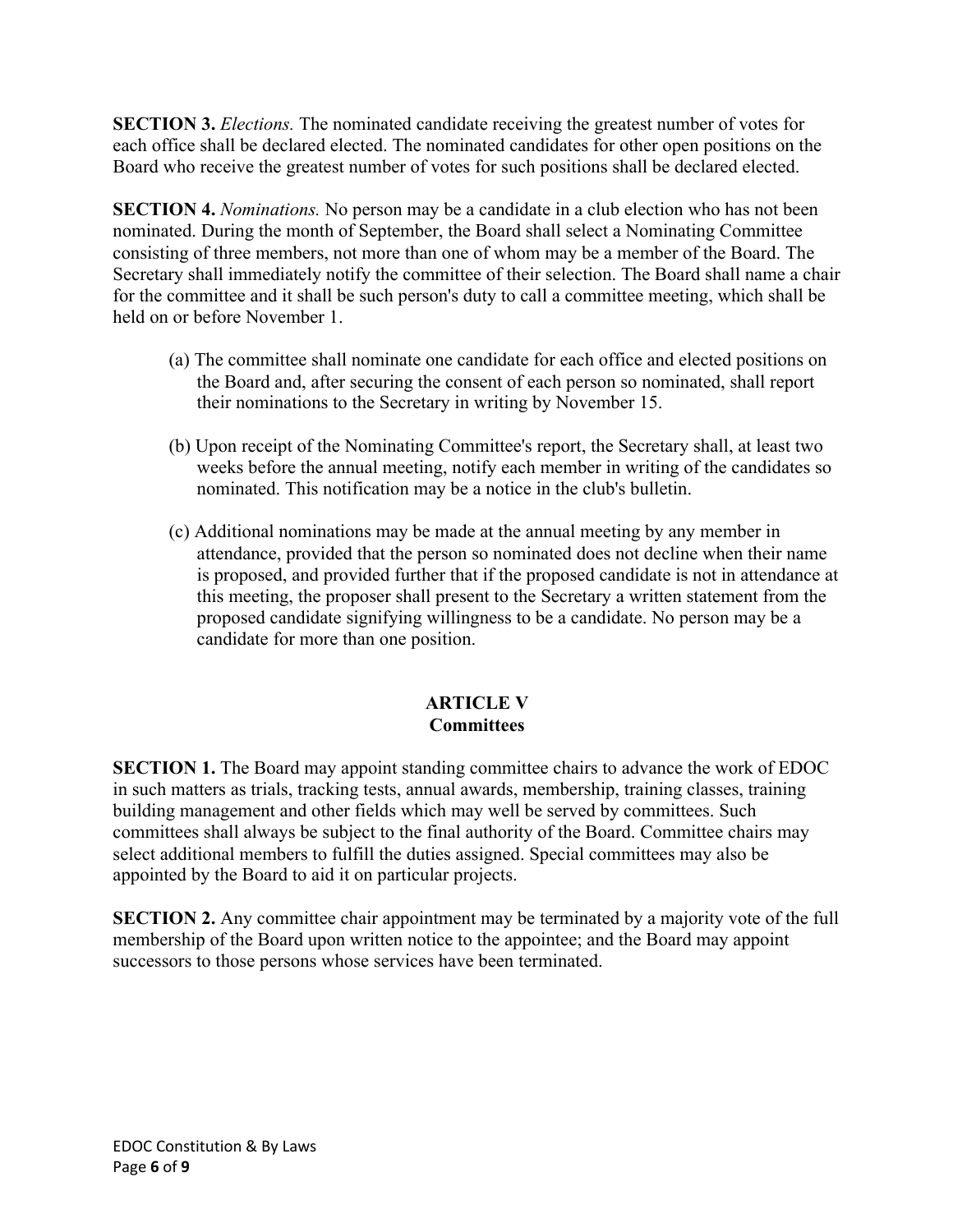## **ARTICLE VI Discipline**

**SECTION 1.** *American Kennel Club Suspension.* Any member who is suspended from the privileges of the AKC automatically shall be suspended from the privileges of EDOC for a like period.

**SECTION 2.** *Charges.* Any member may prefer charges against a member for alleged misconduct prejudicial to the best interests of EDOC. Written charges with specifications must be filed in duplicate with the Secretary together with a deposit of \$10, which shall be forfeited if such charges are not sustained by the Board following a hearing. The Secretary shall promptly send a copy of the charges to each member of the Board or present them at a Board meeting, and the Board shall first consider whether the actions alleged in the charges, if proven, might constitute conduct prejudicial to the best interests of EDOC. If the Board considers that the charges do not allege conduct which would be prejudicial to the best interests of EDOC, it may refuse to entertain jurisdiction. If the Board entertains jurisdiction of the charges, it shall fix a date for a hearing by the Board not less than three weeks nor more than six weeks thereafter. The Secretary shall promptly send one copy of the charges to the accused member by registered mail together with a notice of the hearing and an assurance that the defendant may personally appear in his or her own defense and bring witnesses if he or she wishes.

**SECTION 3.** *Board Hearing.* The Board shall have complete authority to decide whether counsel may attend the hearing, but both complainant and defendant shall be treated uniformly in that regard. Should the charges be sustained after hearing all the evidence and testimony presented by complainant and defendant, the Board may by a majority vote of those present suspend the defendant from all privileges of EDOC for not more than six months from the date of the hearing. And, if it deems that punishment insufficient, it may also recommend to the membership that the penalty be expulsion. In such case, the suspension shall not restrict the defendant's right to appear before the members at the ensuing EDOC meeting which considers the Board's recommendation. Immediately after the Board has reached a decision, its finding shall be put in written form and filed with the Secretary. The Secretary, in turn, shall notify each of the parties of the Board's decision and penalty, if any.

**SECTION 4.** *Expulsion*. Expulsion of a member from EDOC may be accomplished only at a meeting of EDOC following a Board hearing and upon the Board's recommendation as provided in Section 3 of this Article. Such proceedings may occur at a regular or special meeting of EDOC to be held within 60 days but not earlier than 30 days after the date of the Board's recommendation of expulsion. The defendant shall have the privilege of appearing in his or her own behalf, though no evidence shall be taken at this meeting. The President shall read the charges and the Board's finding and recommendation, and shall invite the defendant, if present, to speak in his or her own behalf. The members shall then vote by secret ballot on the proposed expulsion. A 2/3 vote of those present and voting at the meeting shall be necessary for expulsion. If expulsion is not so voted, the Board's suspension shall stand.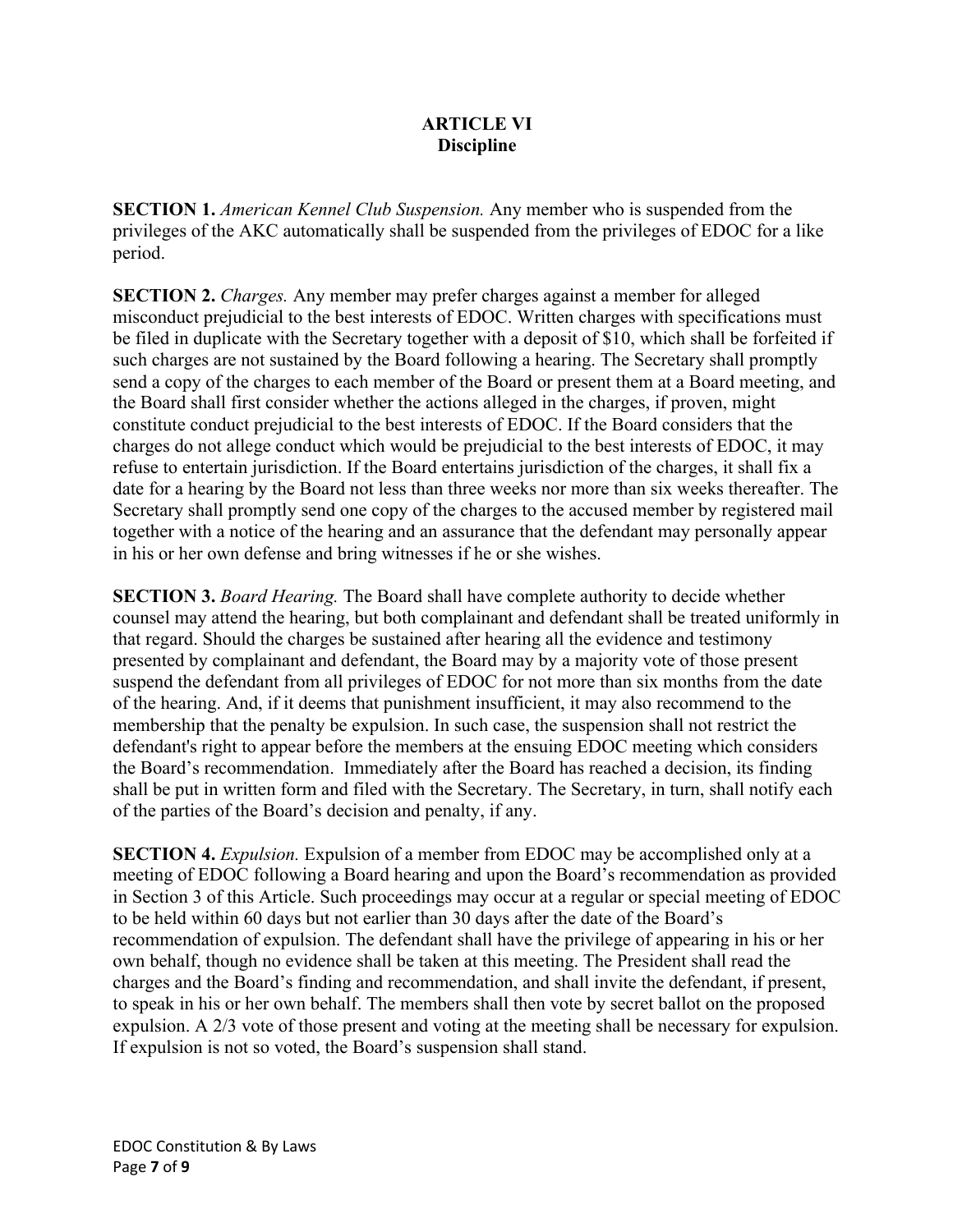#### **ARTICLE VII Amendments**

**SECTION 1.** Amendments to the constitution and bylaws may be proposed by the Board or by written petition addressed to the Secretary signed by 20 percent of the membership in good standing. Amendments proposed by such petition shall be promptly considered by the Board and must be submitted to the members with recommendations of the Board by the Secretary for a vote within three months of the date when the petition was received by the Secretary.

**SECTION 2.** The constitution and bylaws may be amended by a 2/3 vote of the members present and voting at any regular or special meeting called for the purpose, provided the proposed amendments have been included in the notice of the meeting and sent to each member at least fourteen days prior to the date of the meeting.

## **ARTICLE VIII Dissolution**

**SECTION 1.** EDOC may be dissolved at any time by the written consent of not less than 2/3 of the members. In the event of the dissolution of EDOC other than for purposes of reorganization whether voluntary or involuntary or by operation of law, none of the property of EDOC nor any proceeds thereof nor any assets of EDOC shall be distributed to any members of EDOC, but after payment of the debts of EDOC its property and assets shall be given to a charitable organization for the benefit of dogs selected by the Board.

#### **ARTICLE IX Order of Business**

**SECTION 1.** At meetings of EDOC, the order of business, so far as the character and nature of the meeting may permit, shall be as follows:

Roll Call Minutes of last meeting Report of President Report of Secretary Report of Treasurer Reports of committees Election of officers and Board (at annual meeting) Election of new members Unfinished business New business Adjournment

**SECTION 2.** At meetings of the Board, the order of business, unless otherwise directed by majority vote of those present, shall be as follows: